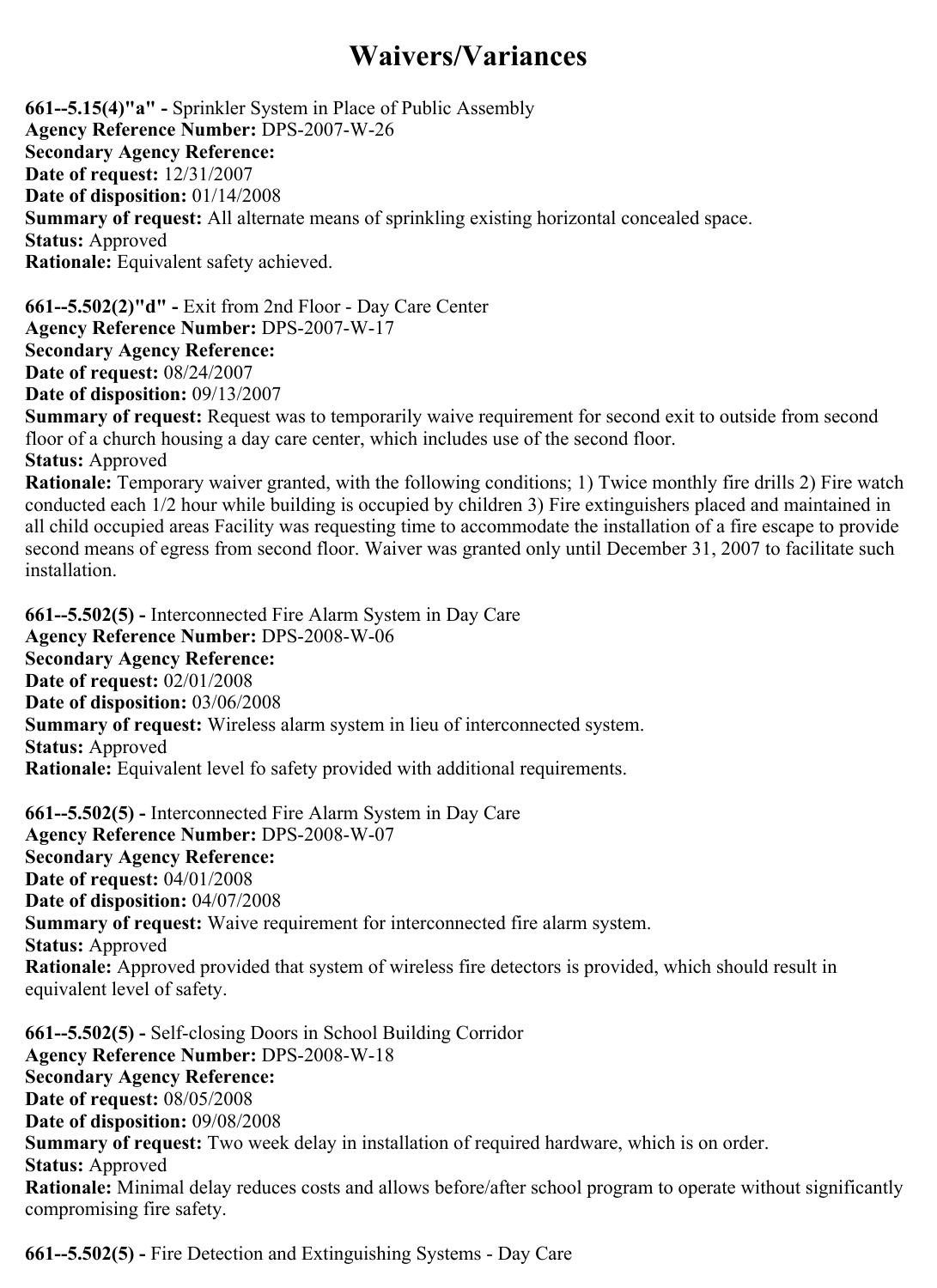Agency Reference Number: DPS-2007-W-20 Secondary Agency Reference: Date of request: 03/03/2011 Date of disposition: 03/03/2011 Summary of request: Waive requirement for interconnected fire alarm system. Status: Denied Rationale: No alternative to maintain level of safety documented.

661--5.552(6)"a" - Corridor Door Agency Reference Number: DPS-2008-W-23 Secondary Agency Reference: Date of request: 08/23/2011 Date of disposition: 08/23/2011 Summary of request: Allow continuing use of door at top of stairs which is not filly solid core. Status: Denied Rationale: Solid core door is essential for fire safety.

 $661 - 5.552(1)$ "a" - Attic Storage Agency Reference Number: DPS-2008-W-24 Secondary Agency Reference: Date of request: 08/23/2011 Date of disposition: 08/23/2011 Summary of request: Allow continued use of attic space for storage. Status: Approved Rationale: Allowance is conditioned upon replacement of door to attic with solid core, fire-rated door and minimal use of space for storage of combustible materials.

661--5.552(100) - Wired Glass Windows Agency Reference Number: DPS-2008-W-25 Secondary Agency Reference: Date of request: 08/23/2011 Date of disposition: 08/23/2011 Summary of request: Request allowance for use of current windows proximate to fire escapes, which are not wired glass. Status: Approved Rationale: Approval is for additional time to replace windows, at a rate of one window per year.

 $661 - 5.603(8)$  - Stairway Opening in School Building Agency Reference Number: DPS-2008-W-04 Secondary Agency Reference: Date of request: 01/11/2008 Date of disposition: 02/06/2008 Summary of request: Allow full sprinklering of building in lieu of requiring entire closure of stairway. Status: Approved Rationale: Plan meets requirements of code in process of adoption at time of request (IBC, 2003) and is at least equivalent in safety to meeting the literal requirements of the current rule.

 $661 - 5.626(3)$  - Secondary Means of Egress - Assisted Living Facilities Agency Reference Number: DPS-2007-W-24 Secondary Agency Reference: Date of request: 12/05/2007 Date of disposition: 01/03/2008 Summary of request: Request to continue waiver of requirement which had been in effect since 1995 Status: Approved Rationale: Infeasibility, considering property limit restrictions, as well as enhanced training of residents and staff on exiting the facility during a fire, as well as communications with local fire department regarding egress.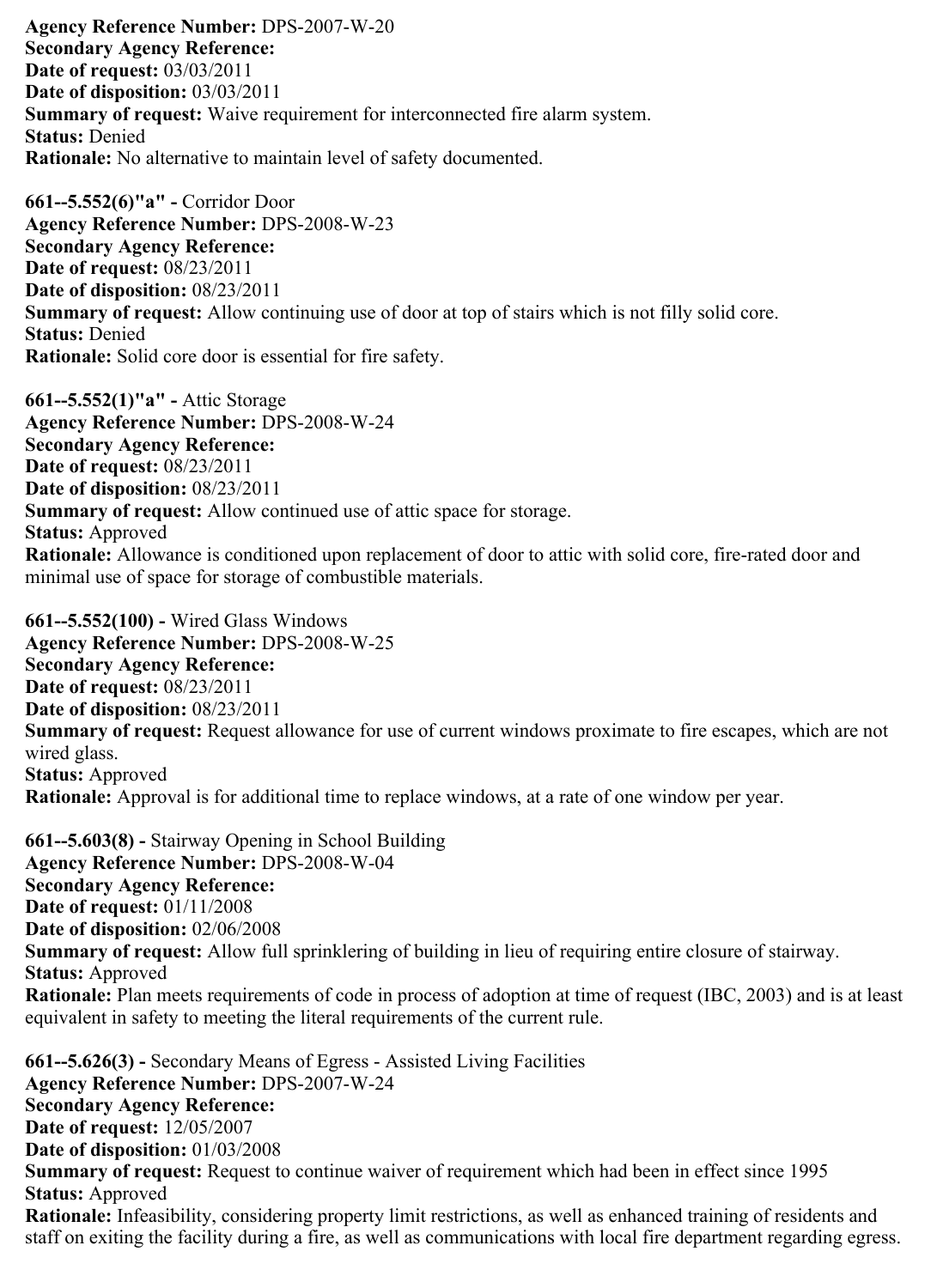$661$ - $-5.626(3)$  - Secondary Means of Egress - Assisted Living Facilities Agency Reference Number: DPS-2007-W-24 Secondary Agency Reference: Date of request: 12/05/2007 Date of disposition: 01/03/2008 Summary of request: Request to continue waiver of requirement which had been in effect since 1995 Status: Approved Rationale: Infeasibility, considering property limit restrictions, as well as enhanced training of residents and staff on exiting the facility during a fire, as well as communications with local fire department regarding egress.  $661 - 5.626(2)$  - Maximum Stories in Assisted Living Facility

Agency Reference Number: DPS-2008-W-05 Secondary Agency Reference: Date of request: 02/26/2008 Date of disposition: 03/12/2011 Summary of request: Approval of three story structure where current (2003 LSC) allows two stories, but prior code (2000 LSC) allowed three. Building is fully sprinklered with two hour fire wall between new and existing construction. Status: Approved

Rationale: Equivalent fire safety appears to be provided.

 $661 - 5.626(2)$  - Sprinkler System - Assisted Living Facility

Agency Reference Number: DPS-2008-W-12

Secondary Agency Reference:

Date of request: 06/21/2008

Date of disposition: 07/21/2008

Summary of request: Allow continued use of sprinkler system installed when first phase of facility was constructed, as installation of a new system required by change in adopted code would be very expensive. Status: Approved

Rationale: Equivalent level of safety is provided; additional cost would be a hardship.

 $661$ --5.626(3) - Fire Rating of Doors in Assisted Living Facility Agency Reference Number: DPS-2009-W-02 Secondary Agency Reference: Date of request: 02/26/2009 Date of disposition: 04/02/2009 Summary of request: Allow 20 minute rated doors, rather than 45 minute rated doors, based on earlier applicable edition of Life Safety Code. Status: Denied Rationale: Proposed doors do not provide equivalent level of fire safety.

 $661 - 5.804(0)$  - Fire rating of dormitory corridor walls Agency Reference Number: DPS-2008-W-02 Secondary Agency Reference: Date of request: 01/07/2008 Date of disposition: 02/06/2008 Summary of request: Request that sprinklering be allowed in lieu of installation for fire rated corridor walls in dormitory. Status: Approved Rationale: Approval conditioned upon installation of sprinkler system by 6/30/2012 and installation of selfclosing latches on all room doors on corridors.

 $661 - 5.804(0)$  - Fire rating of dormitory corridor walls Agency Reference Number: DPS-2008-W-01 Secondary Agency Reference: Date of request: 01/07/2008 Date of disposition: 08/12/2011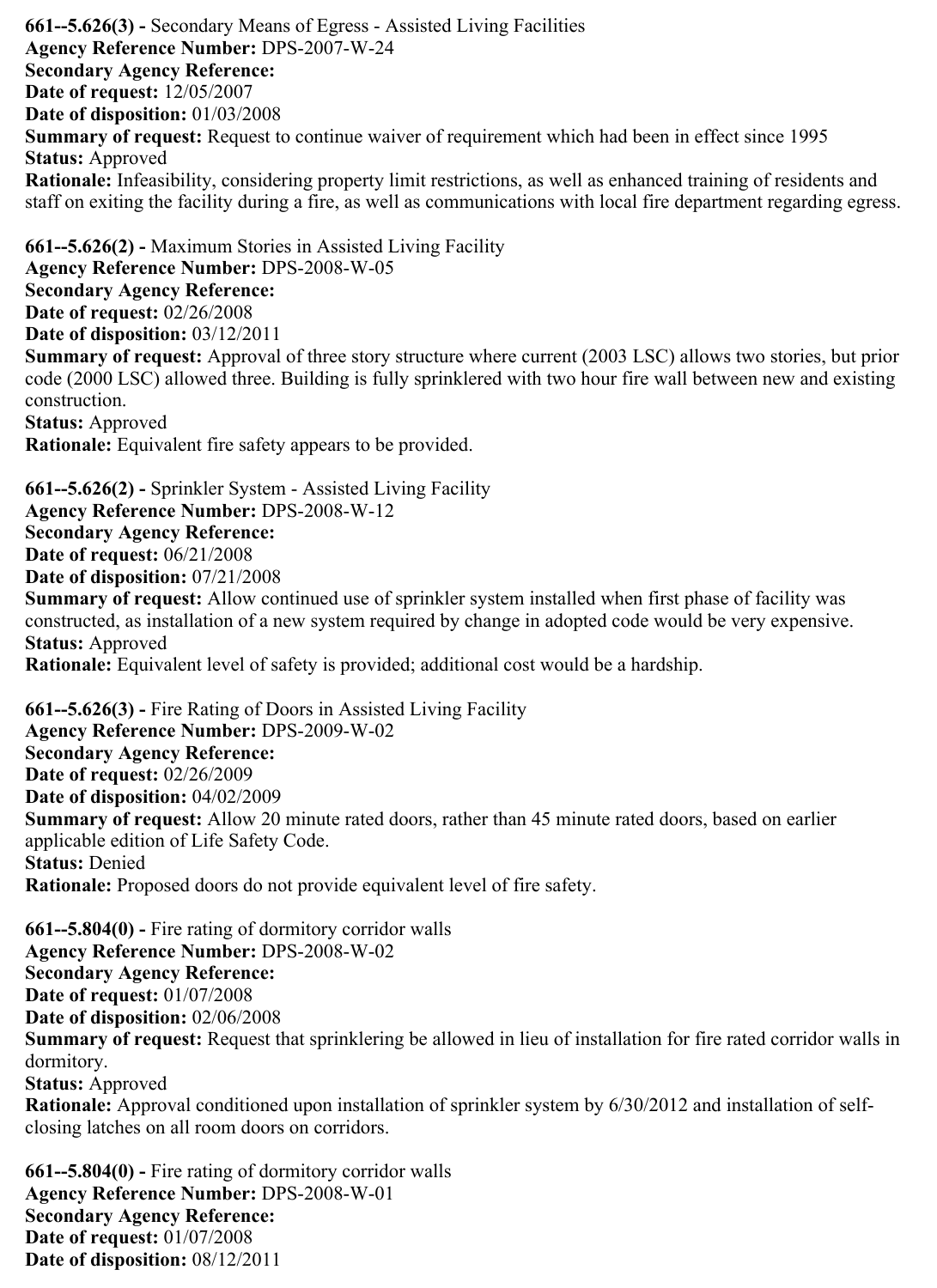Summary of request: Allow sprinklering in lieu of installation of fire rated corridor walls Status: Approved

Rationale: Conditionally approved based upon agreement to install sprinklers within three years. Doors off corridor must be fitted with self-closing latches.

661--5.805(9) - Stairway enclosure Agency Reference Number: DPS-2008-W-03 Secondary Agency Reference: Date of request: 01/08/2008 Date of disposition: 02/06/2011 Summary of request: Request allowance of sprinklering and fire detection system of unenclosed stairway; enclosing the stairway is infeasible, given the structure of the construction. Status: Approved Rationale: Approval conditioned upon installation of sprinkler and detection system by June 20, 2009.

661--5.805(9) - Fire Safety Requirements in College Dormitory Agency Reference Number: DPS-2008-W-13 Secondary Agency Reference: Date of request: 07/11/2008 Date of disposition: 07/22/2008 Summary of request: Allow use of current college dormitory building deficient in meeting several fire safety requirements until a new replacement building is completed. Status: Approved Rationale: Approved continued use of current building, with provisions for assuring fire safety, until 12/31/2010.

 $661 - 51.1(1)$  - Proximity of LP Tank to School Building Agency Reference Number: DPS-2007-W-25 Secondary Agency Reference: Date of request: 12/05/2007 Date of disposition: 12/13/2007 Summary of request: Temporary permission to retain and use tank at current location until portable school room is demolished (less than 6 months) Status: Approved Rationale: Temporary request; completion of new school building under construction will respolve the issue.

 $661 - 200.1(100)$  - Door Dimensions Agency Reference Number: DPS-2009-W-05 Secondary Agency Reference: Date of request: 06/18/2009 Date of disposition: 06/25/2009 Summary of request: Allow use of 6ft 6in door on entry to finish room of carpentry shop in industrial arts education area. Status: Approved Rationale: Fire and life safety are not compromised.

 $661 - 201.1(1)$  - Sprinklers in Residence Hall Agency Reference Number: DPS-2008-W-08 Secondary Agency Reference: Date of request: 04/01/2008 Date of disposition: 04/18/2008 Summary of request: Temporary delay in requirement to install sprinklers in building being converted from institutional to residential occupancy. Status: Approved Rationale: Temporary delay granted, with addional provisions which ensure equivalent level of fire safety.

661--201.1(100) - Sprinkler in Kitchen Area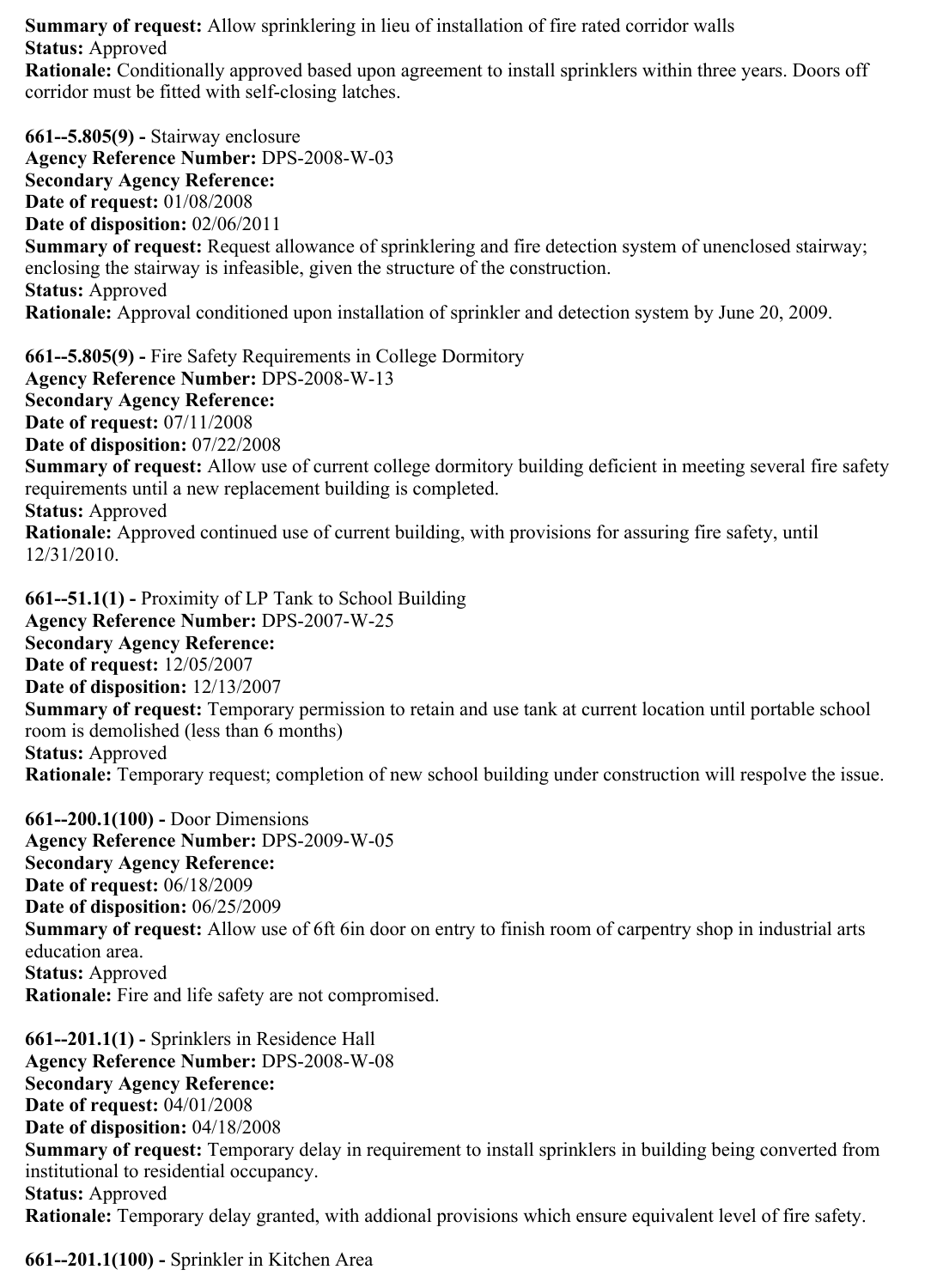Agency Reference Number: DPS-2009-W-06 Secondary Agency Reference: Date of request: 07/17/2009 Date of disposition: 07/30/2009 Summary of request: Delay installing sprinklers until prior to installation of kitchen equipment. Status: Approved Rationale: Approval for delaying sprinklers given for 2 years or until installation of kitchen equipment, whichever is shorter.

661--201.2(1) - Sprinkler System in Place of Assembly (Readiness Center) Agency Reference Number: DPS-2007-W-18 Secondary Agency Reference: Date of request: 08/31/2007 Date of disposition: 09/06/2007 Summary of request: Waiver requirement for sprinkler system in new National Guard readiness center. Status: Approved Rationale: Public safety maintained by providing four exits from one floor building, capacity of exits beyond requirements, and addressabel fire alarm system.

 $661 - 201.2(1)$  - Uneclosed stairwell in institutional setting (prison) Agency Reference Number: DPS-2007-W-19 Secondary Agency Reference: Date of request: 09/07/2007 Date of disposition: 09/11/2007 Summary of request: Waiver of requirements to enclose two new stairwells. Status: Denied Rationale: Leaving stairwells unenclosed creates excessive fire safety risk.

clear area around the buiilding.

 $661 - 201.2(2)$  - Sprinkler System in Storage Building Agency Reference Number: DPS-2007-W-21 Secondary Agency Reference: Date of request: 09/21/2007 Date of disposition: 10/12/2007 Summary of request: Waive requirement for sprinkler system in storage building in excess of 12,000 square feet Status: Approved Rationale: Safety maintained by installation and maintenance of automated fire alarm system and 60 foot wide

 $661 - 201.2(2)$  - Occupant Load - 3rd Floor of Sorority House Agency Reference Number: DPS-2007-W-22 Secondary Agency Reference: Date of request: 10/01/2007 Date of disposition: 12/05/2007 Summary of request: Waive requirement limiting occupant load on 3rd floor of sorority house. Status: Approved Rationale: Approved with current deficiencies corrected and subject to a date certain for installation of sprinkler system.

 $661 - 201.2(2)$  - Exterior Fire Stairs - Institution (Prison) Agency Reference Number: DPS-2007-W-23 Secondary Agency Reference: Date of request: 10/24/2007 Date of disposition: 12/11/2007 Summary of request: Allow unenclosed exterior fire stairs with steel grate treads to maintain visibility and security of facility. Status: Approved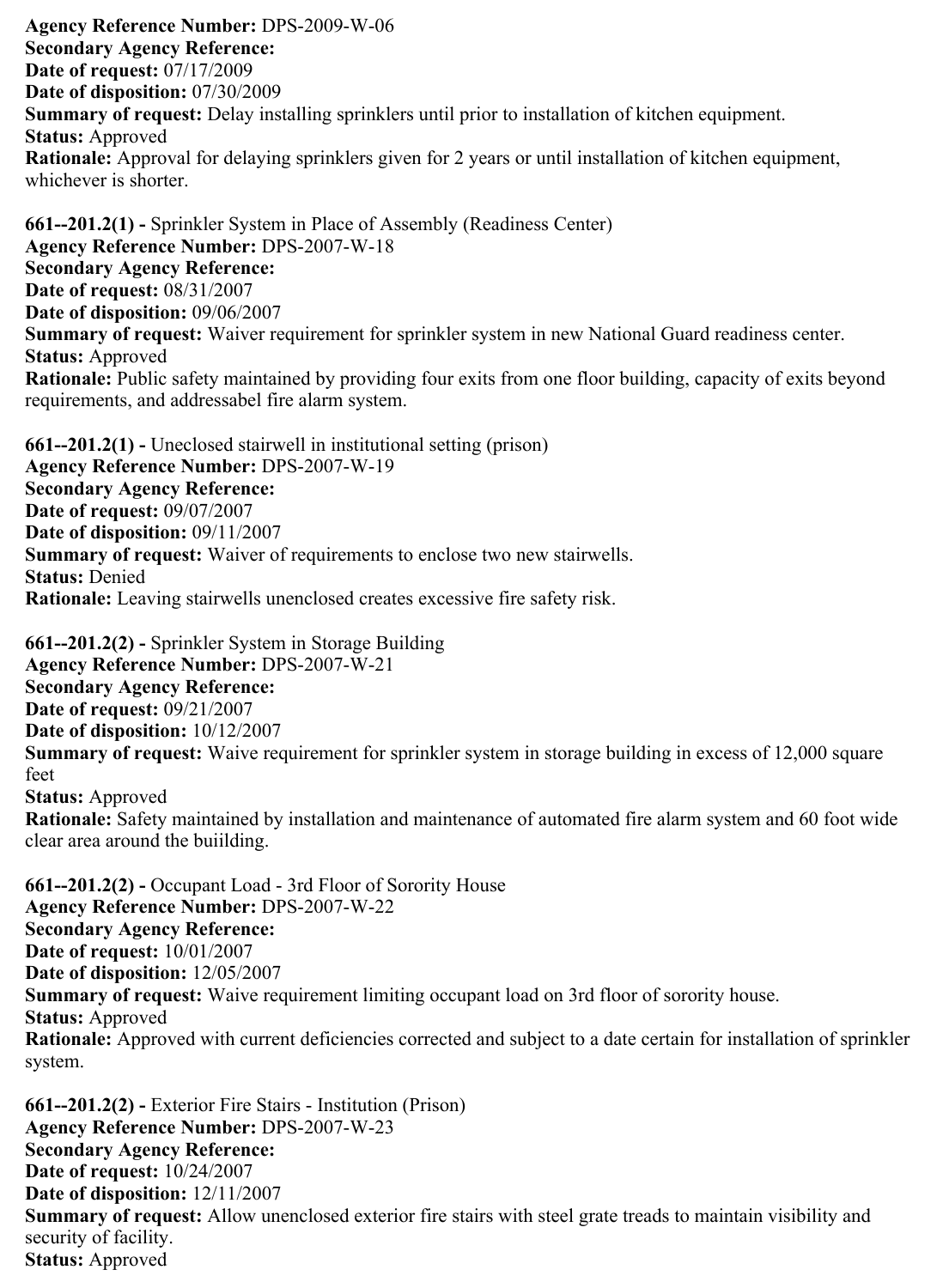Rationale: Allows for widening of existing feature, which will increase safety.

 $661 - 201.2(1)$  - Egress Sidewalk at School Building Agency Reference Number: DPS-2008-W-15 Secondary Agency Reference: Date of request: 07/11/2008 Date of disposition: 09/08/2008 Summary of request: Allow delay in construction of required sidewalk. Status: Approved Rationale: Temporary waiver granted to allow time for required sidewalk to be constructed.  $661 - 201.2(1)$  - Fire Rated Corridors in School Building Agency Reference Number: DPS-2008-W-17 Secondary Agency Reference: Date of request: 07/15/2008 Date of disposition: 08/11/2008 Summary of request: Allow delay in bringing corridor in area being renovated up to standard for fire rating. Status: Approved Rationale: Delaying until second phase of construction will significantly decrease costs without compromising safety.

 $661 - 201.2(1)$  - Location of Spray Finishing Operation Agency Reference Number: DPS-2008-W-19 Secondary Agency Reference: Date of request: 07/16/2008 Date of disposition: 09/22/2008 Summary of request: Allow placement of spray booth in unsprinklered area. Status: Denied Rationale: Proposal for establishing "equivalent safety" consists only of meeting other existing code requirements, all of which are required in a sprinklered area, and are not alternative to sprinklers.

 $661 - 201.2(1)$  - Storage in Egress Corridors Agency Reference Number: DPS-2008-W-16 Secondary Agency Reference: Date of request: 07/17/2008 Date of disposition: 07/23/2008 Summary of request: Allow storage in basement corridor. Status: Denied Rationale: Unobstructed corridors are essential to allowing safe egress in a fire.

 $661 - 201.2(2)$  - Panic Bars on Egress Doors Agency Reference Number: DPS-2008-W-20 Secondary Agency Reference: Date of request: 10/28/2008 Date of disposition: 12/15/2008

Summary of request: Allow locking of egress doors from area with occupant load over 300, with precautions required when panic hardware is omitted and occupant load is 300 or less. Status: Approved

Rationale: Waiver request indicates that precautionary measures exceeding which would have been required if occupant load were 300 or less will be instituted. Equivalent or better fire safety to code compliance is being achieved.

 $661 - 201.2(1)$  - Sprinklers in Places of Public Assembly Agency Reference Number: DPS-2009-W-01 Secondary Agency Reference: Date of request: 01/02/2009 Date of disposition: 03/20/2009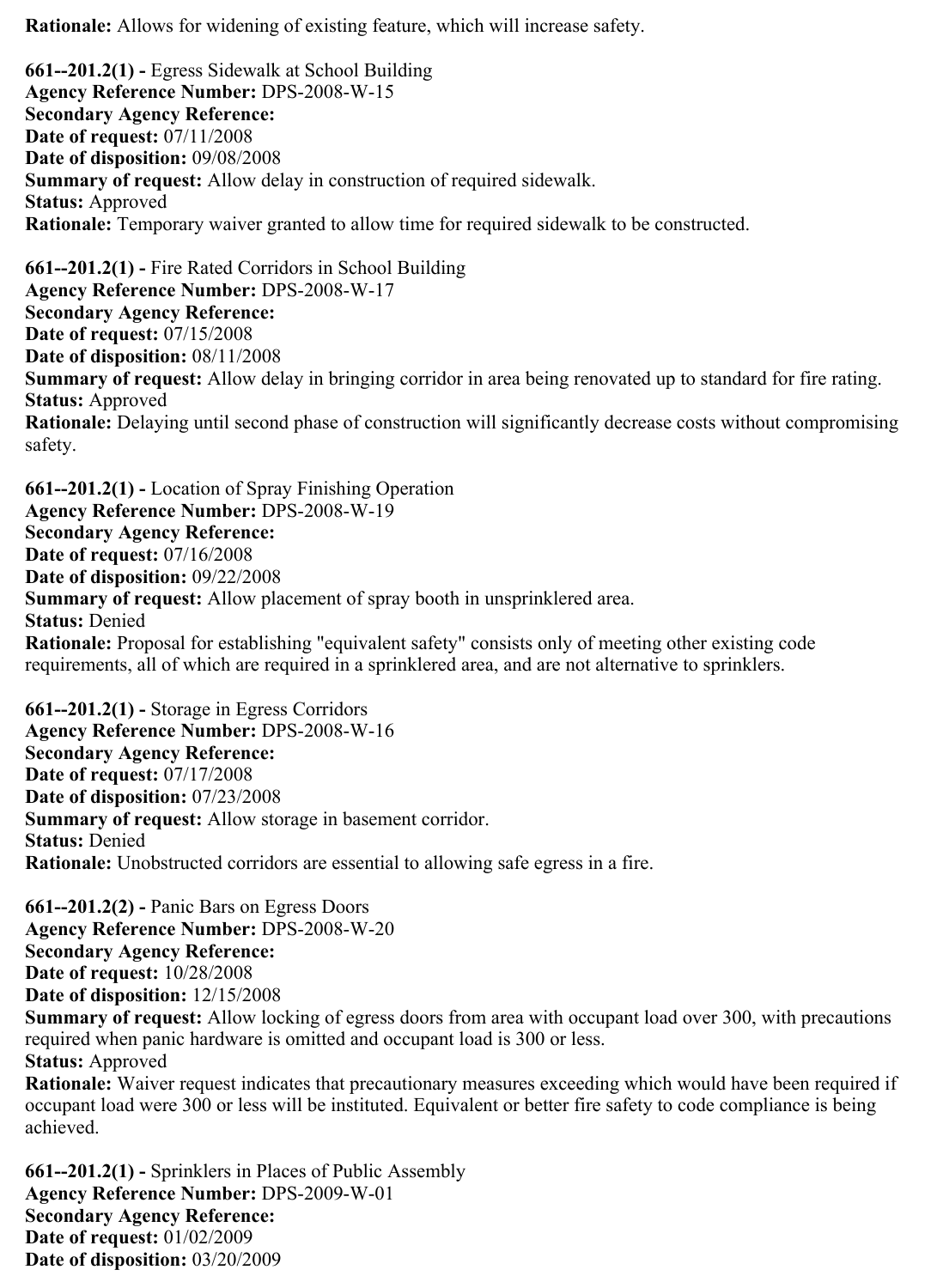Summary of request: Allow alternatives means of fire protection in entry vestibule and assembly hall area, to retain historical character of space. Status: Approved Rationale: Alternative means of fire protection provide equivalent level of fire safety.

 $661 - 201.2(2)$  - Fire Rated Walls in School Agency Reference Number: DPS-2009-W-03 Secondary Agency Reference: Date of request: 04/14/2009 Date of disposition: 07/20/2009 Summary of request: Allow fire rated wall with lesser rating than required by applicable code, alternatively providing design which enhances fire safety. Status: Approved Rationale: Alternative design enhances fire safety.

 $661 - 201.2(1)$  - Sprinklers in Jail Agency Reference Number: DPS-2009-W-04 Secondary Agency Reference: Date of request: 05/28/2009 Date of disposition: 06/25/2009 Summary of request: Allow use of unsprinklered area to house prisoners temporarily while new jail is being constructed, after old jail was destroyed by flooding. Area will be fully alaremd and staffed 24/7. Status: Approved Rationale: Temporary approval; equivalent safety provided.

 $661 - 201.2(100)$  - Fire Hydrant Requirements Agency Reference Number: DPS-2009-W-09 Secondary Agency Reference: Date of request: 08/17/2009 Date of disposition: 09/28/2009 Summary of request: Waive requirements for numbers of fire hydrants proximate to school building. Status: Approved Rationale: Conditional approval to allow time to meet requirements, with fire walls in place to ensure adequate level of safety until compliance.

 $661 - 201.2(2)$  - Deadbolts on Interior Door Locks Agency Reference Number: DPS-2009-W-11 Secondary Agency Reference: Date of request: 08/17/2009 Date of disposition: 09/14/2011 Summary of request: Allow use of deadbolt on fire-rated door which provides access to storage room, used for the storage and issue of equipment used when responding to emergencies involving nuclear, chemical, and biological hazards. Status: Approved Rationale: Equipment used assures accessibility and egress if needed to respond to emergency situation; maintaining security of the room affected enhances safety.

 $661 - 201.2(100)$  - Sprinkler in Cooling Equipment Area Agency Reference Number: DPS-2009-W-07 Secondary Agency Reference: Date of request: 09/03/2009 Date of disposition: 10/30/2009 Summary of request: Fore go requiring sprinklering of area with cooling equipment. Status: Denied Rationale: Equivalent level of safety could not be achieved.

661--201.2(100) - Sprinklers in Low Occupancy Industrial Occupancy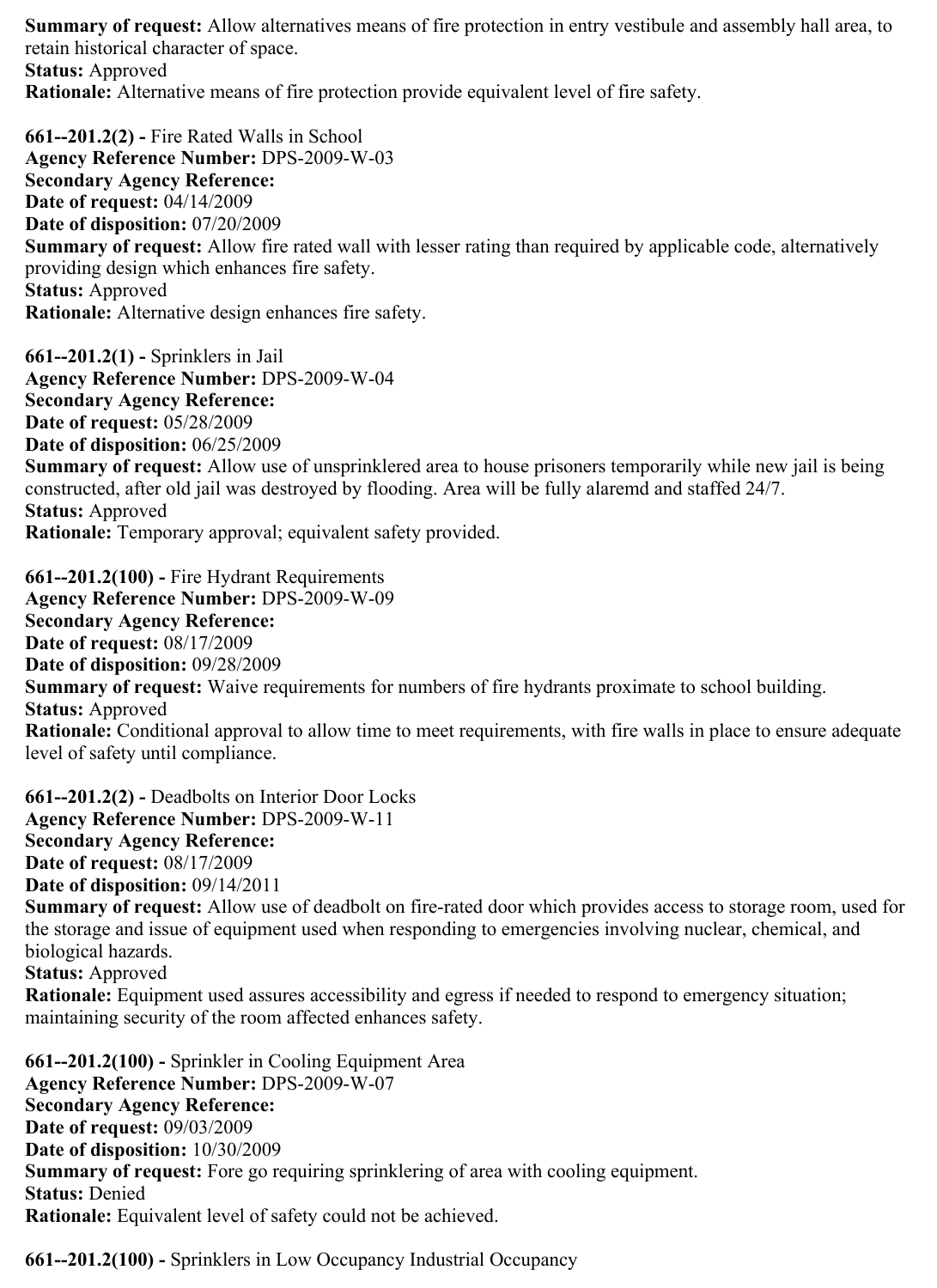Agency Reference Number: DPS-2009-W-12 Secondary Agency Reference: Date of request: 09/03/2009 Date of disposition: 09/16/2011 Summary of request: Leave area of energy plant unsprinklered although it exceeds the space requirements for an area left unsprinklered. Occupancy is usually low. Status: Denied Rationale: Equivalent fire safety no provided.

 $661 - 201.2(100)$  - Fire Safety Requirements - Cabin Agency Reference Number: DPS-2009-W-14 Secondary Agency Reference: Date of request: 10/02/2009 Date of disposition: 12/04/2009 Summary of request: Use provisions of International Building Code for equivalency with International Fire Code requirements. Status: Approved Rationale: Equivalent safety level provided.

661--201.2(100) - Sprinkler in Area Housing Emergency Response Personnel Agency Reference Number: DPS-2009-W-08 Secondary Agency Reference: Date of request: 10/07/2009 Date of disposition: 12/02/2009 Summary of request: Forego sprinklering of temporary area housing emergency response personnel. Status: Approved Rationale: Waiver limited to period until 3/31/2011. Equivalent level of safety maintained during temporary period of occupancy.

 $661 - 201.2(100)$  - Sprinklers in School Agency Reference Number: DPS-2009-W-15 Secondary Agency Reference: Date of request: 10/28/2009 Date of disposition: 02/02/2010 Summary of request: Allow temporary use of newly constructed space in additional to existing school while feeder main is constructed to provide adequate water for sprinkler system. The water main construction will be completed during school vacation period. Status: Approved Rationale: Temporary use allowed to accommodate upgrading of existing space. Fire safety during this period

is equivalent to that provided if use of existing space continued.

 $661 - 201.2(2)$  - Corridor Doors - School Agency Reference Number: DPS-2010-W-01 Secondary Agency Reference: Date of request: 01/04/2010 Date of disposition: 06/14/2010 Summary of request: Waive requirements for hallway doors in educational occupancy to allow for fusible link louvers and to allow for fusible link door opening devices. Status: Denied Rationale: Safety is not adequately maintained with fusible link door louvers and door opening devices.

 $661 - 201.2(100)$  - Door Louvers in School Agency Reference Number: DPS-2010-W-01 Secondary Agency Reference: Date of request: 01/04/2010 Date of disposition: 06/15/2010 Summary of request: Allow continued use of door louvers, with fusible links that would close when hot. Wire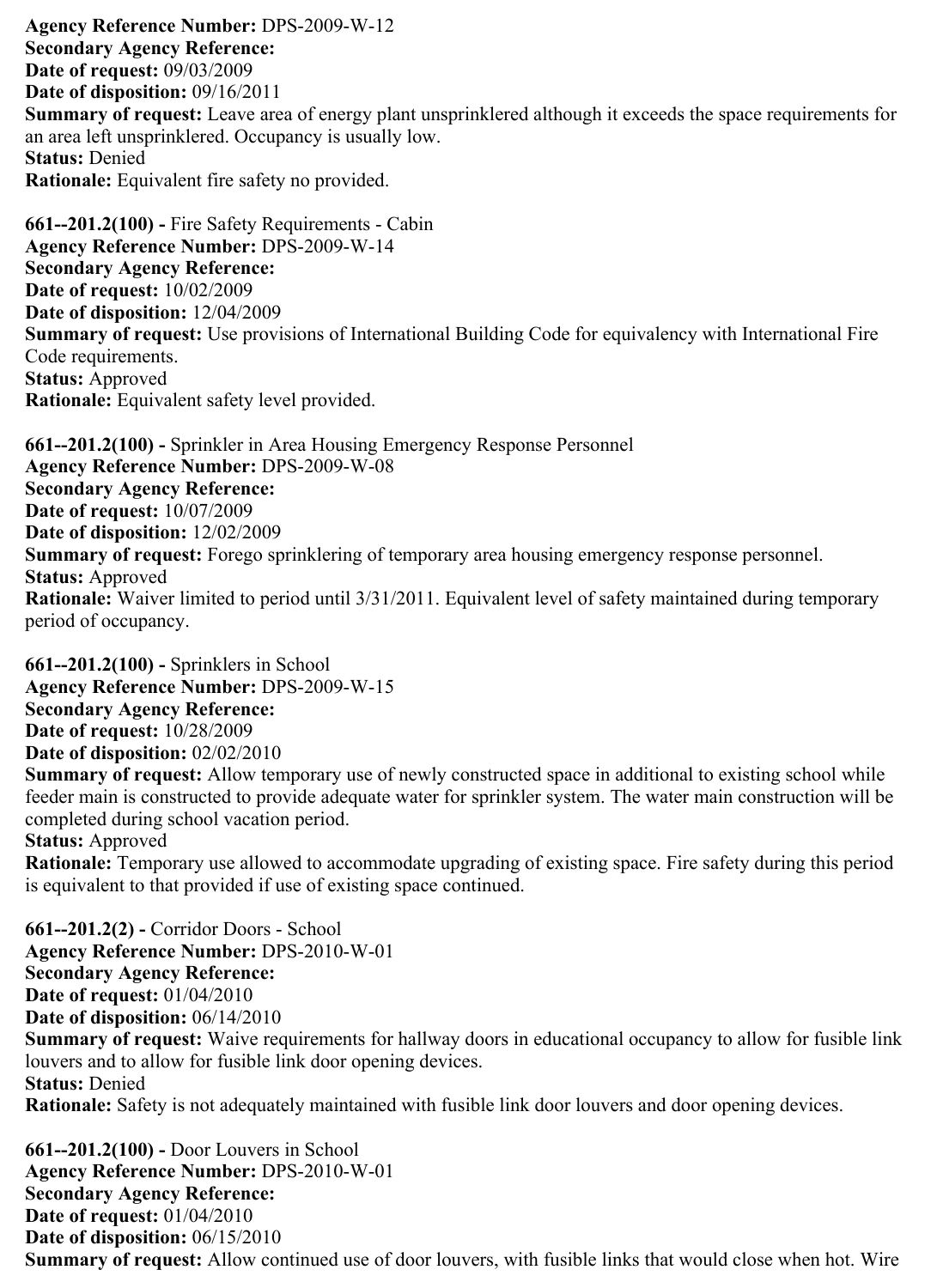fire alarm system to shut off furnaces when alarm is tripped. Status: Denied Rationale: Alternatives do not provide adequate level of fire safety.

 $661 - 201.2(2)$  - Stairway Rise and Run Agency Reference Number: DPS-2010-W-02 Secondary Agency Reference: Date of request: 01/28/2010 Date of disposition: 06/04/2010 Summary of request: waiver requirement for stairway rise and run. Status: Approved Rationale: Technical infeasibility of required renovation; fire detection and sprinklering are required to be maintained.

 $661 - 201.2(2)$  - Fire Alarm System - Jail Agency Reference Number: DPS-2010-W-03 Secondary Agency Reference: Date of request: 05/05/2010 Date of disposition: 06/17/2010 Summary of request: Waiver requirement for fire alarm system and allow use of battery-operated smoke detectors. Status: Denied Rationale: Battery-operated smoke detectors do not provide adequate level of fire safety in a locked facility.

 $661 - 201.2(2)$  - Exits - Jail Agency Reference Number: DPS-2010-W-04 Secondary Agency Reference: Date of request: 05/05/2010 Date of disposition: 06/17/2010 Summary of request: Waiver requirement for second means of egress. Status: Approved Rationale: Conditional approval based upon installation of complete fire alarm system and other means of emergency egress described in request.

 $661 - 201.2(100)$  - Sprinklers in Jails Agency Reference Number: DPS-2010-W-02 Secondary Agency Reference: Date of request: 05/05/2010 Date of disposition: 06/17/2010 Summary of request: Allow use of smoke detectors and monitoring throughout jail in lieu of required sprinklers. Status: Denied Rationale: Level of fire safety provided is inadequate.

 $661 - 201.2(100)$  - Exits in Jails Agency Reference Number: DPS-2010-W-03 Secondary Agency Reference: Date of request: 05/05/2010 Date of disposition: 06/17/2010 Summary of request: Allow continued use of jail without direct second exit from cell area. Status: Approved Rationale: Allow temporarily until new jail is constructed, with complete fire alarm system installed.

 $661 - 201.2(100)$  - Ventilation System Agency Reference Number: DPS-2010-W-04 Secondary Agency Reference: Date of request: 05/11/2010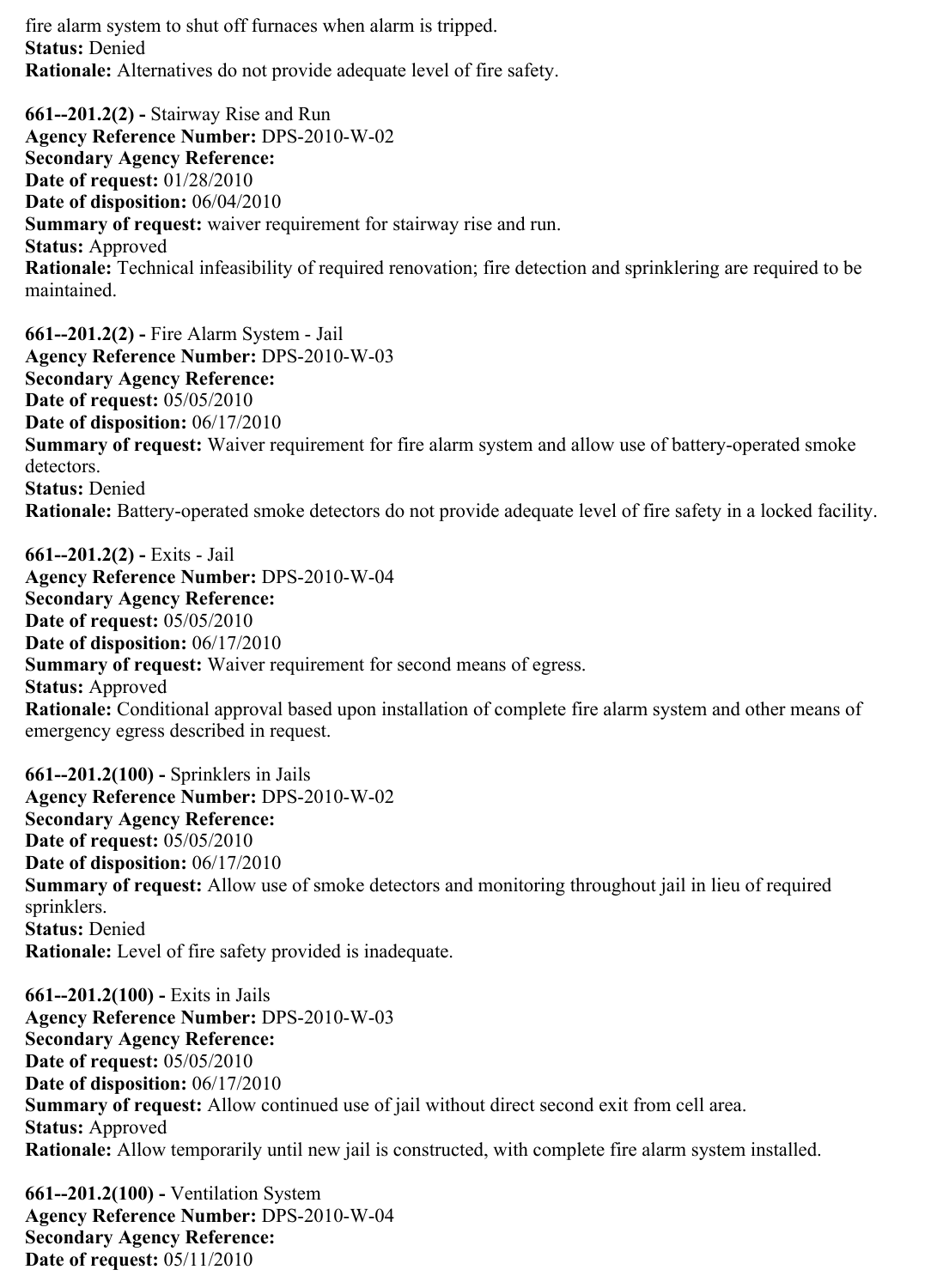Date of disposition: 06/17/2010 Summary of request: Allow us of alternate devices to compensate for inadequate cold air return. Status: Approved Rationale: Alternative devices allow maintenance of equivalent level of fire safety if maintained at all times.

 $661 - 201.2(100)$  - Exits and Fire Protection Systems Agency Reference Number: DPS-2010-W-05 Secondary Agency Reference: Date of request: 07/19/2010 Date of disposition: 09/24/2010 Summary of request: Allow temporary use of facility for housing college students while new dormitory/apartment building is being constructed. Status: Approved Rationale: Alternate methods of protection allow for adequate level of fire safety for interim period while new facility is under construction. Area with inadequate egress will not be used for sleeping.

 $661 - 201.2(100)$  - Egress from School Classroom Building Agency Reference Number: DPS-2010-W-06 Secondary Agency Reference: Date of request: 09/10/2010 Date of disposition: 09/24/2010 Summary of request: Allow temporary use of fire escape steps in lieu of full scaffolding for egress from second floor of classroom building, until construction of new classroom building is complete. Status: Approved Rationale: Temporary use of fire escape steps provides adequate level of fire safety for interim period.

 $661 - 201.2(2)$  - Stairway in RCF Agency Reference Number: DPS-2011-W-05 Secondary Agency Reference: Date of request: 01/20/2011 Date of disposition: 02/21/2011 Summary of request: Request that stairs which do not meet rise and run requirements not be required to be replaced. Status: Approved Rationale: Stairs will only be used by staff. These stairs are not used for egress at all.

 $661 - 201.2(1)$  - Sprinklers in Existing School Agency Reference Number: DPS-2011-W-06 Secondary Agency Reference: Date of request: 02/09/2011 Date of disposition: 02/16/2011 Summary of request: Allow continued use of existing space in elementary school building, built before sprinklering was required, after addition to building is completed. Status: Approved Rationale: Comprehensive smoke detection system will allow adequate level of fire protection in existing portion of building.

 $661 - 201.2(100)$  - Sprinklers in School Classrooms Agency Reference Number: DPS-2011-W-01 Secondary Agency Reference: Date of request: 03/25/2011 Date of disposition: 04/12/2011 Summary of request: Waive requirement for sprinklers in basement area of church being used for school classrooms, based on cost. Status: Denied Rationale: No plan submitted for review nor any occupancy inspection requested or performed.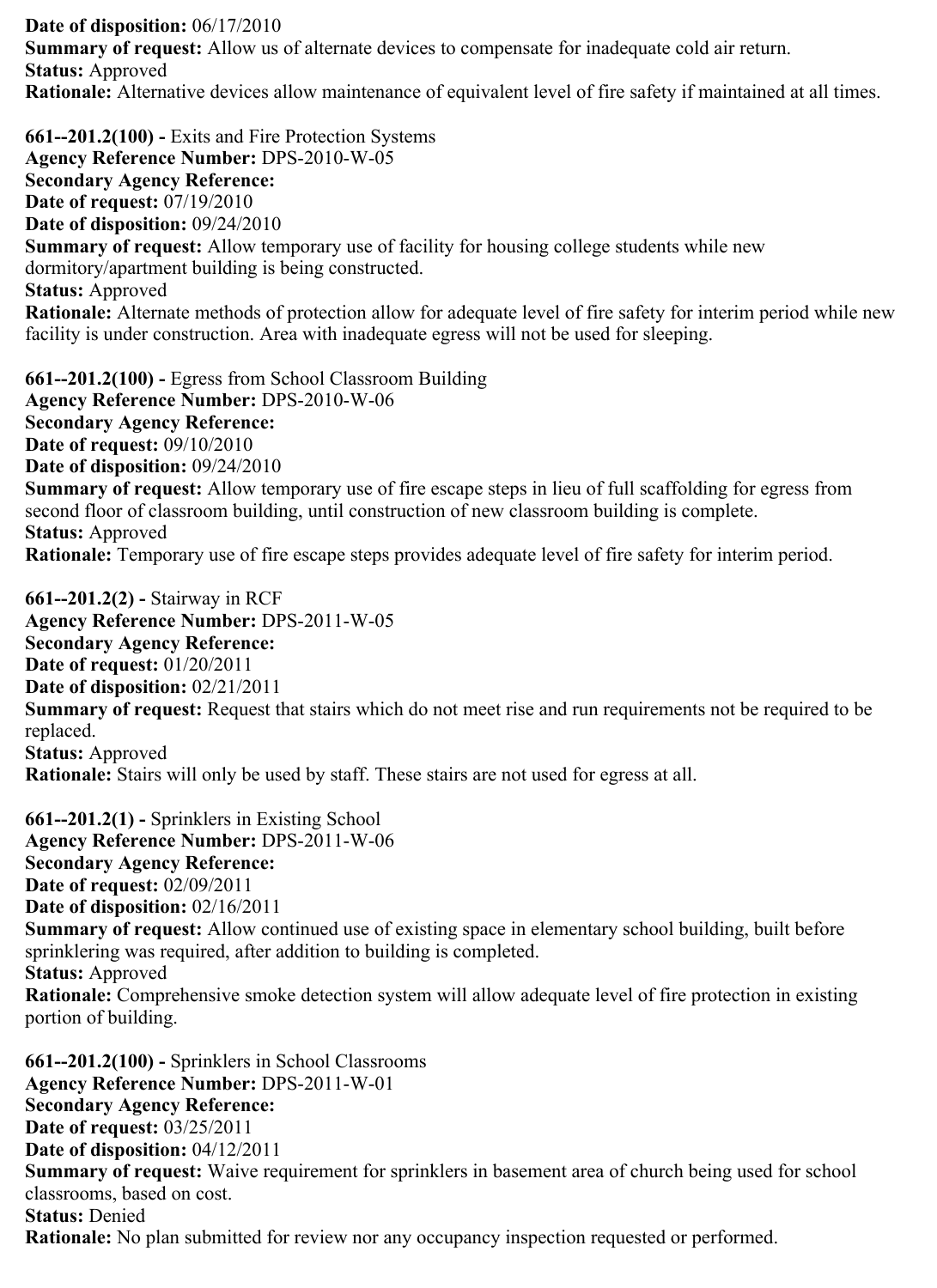$661 - 201.2(100)$  - Sprinklers in Haunted House Agency Reference Number: DPS-2011-W-04 Secondary Agency Reference: Date of request: 08/10/2011 Date of disposition: 08/15/2011 Summary of request: Allow temporary use of unsprinklered structure as haunted house; multiple alternate fire safety features are present. Status: Approved Rationale: Alternate measures provide adequate level of fire safety protection

 $661 - 201.2(2)$  - Label of Fire Rated Door Frames - School Agency Reference Number: DPS-2008-W-09 Secondary Agency Reference: Date of request: 08/17/2011 Date of disposition: 08/17/2011 Summary of request: waive requirements for labeling with installation of fire rated doors into unlabeled frames. Status: Approved Rationale: Equivalent levels of fire safety provided.

 $661 - 201.2(1)$  - Automatic Sprinler System in Spray Finishing Area Agency Reference Number: DPS-2008-W-22 Secondary Agency Reference: Date of request: 08/23/2011 Date of disposition: 08/23/2011 Summary of request: Allow use of ANSUL fire protection system, designed for spray booths, rather than automated fire suppression system feeding from municipal water supply. Status: Approved Rationale: The alternative proposed is designed specifically for spray booths. The municipal water supply provides water pressure at a level which may not support the sprinkler system.

 $661 - 201.2(2)$  - Range Hoods in Common Cooking Area Agency Reference Number: DPS-2011-W-07 Secondary Agency Reference: Date of request: 08/30/2011 Date of disposition: 09/13/2011 Summary of request: Allow use of residential range hoods in common cooking area of residence hall. Area will be used exclusively for food preparation by students, not for commercial food preparation. Status: Approved Rationale: Use of residential range hoods allow equivalent level of fire safety protection, and may exceed safety level resulting from strict compliance with code requirements.  $661 - 201.2(100)$  - Sprinklers in Concealed Spaces Agency Reference Number: DPS-2011-W-02 Secondary Agency Reference: Date of request: 09/19/2011 Date of disposition: 09/19/2011 Summary of request: Allow certain concealed spaces not to be sprinklered, with alternate provisions for fire safety. Status: Approved Rationale: Alternate methods provide for equivalent level of fire safety.

 $661 - 202.4(0)$  - Smoke Detectors - Existing Correctional Facility Agency Reference Number: DPS-2008-W-10 Secondary Agency Reference: Date of request: 05/20/2008 Date of disposition: 05/21/2008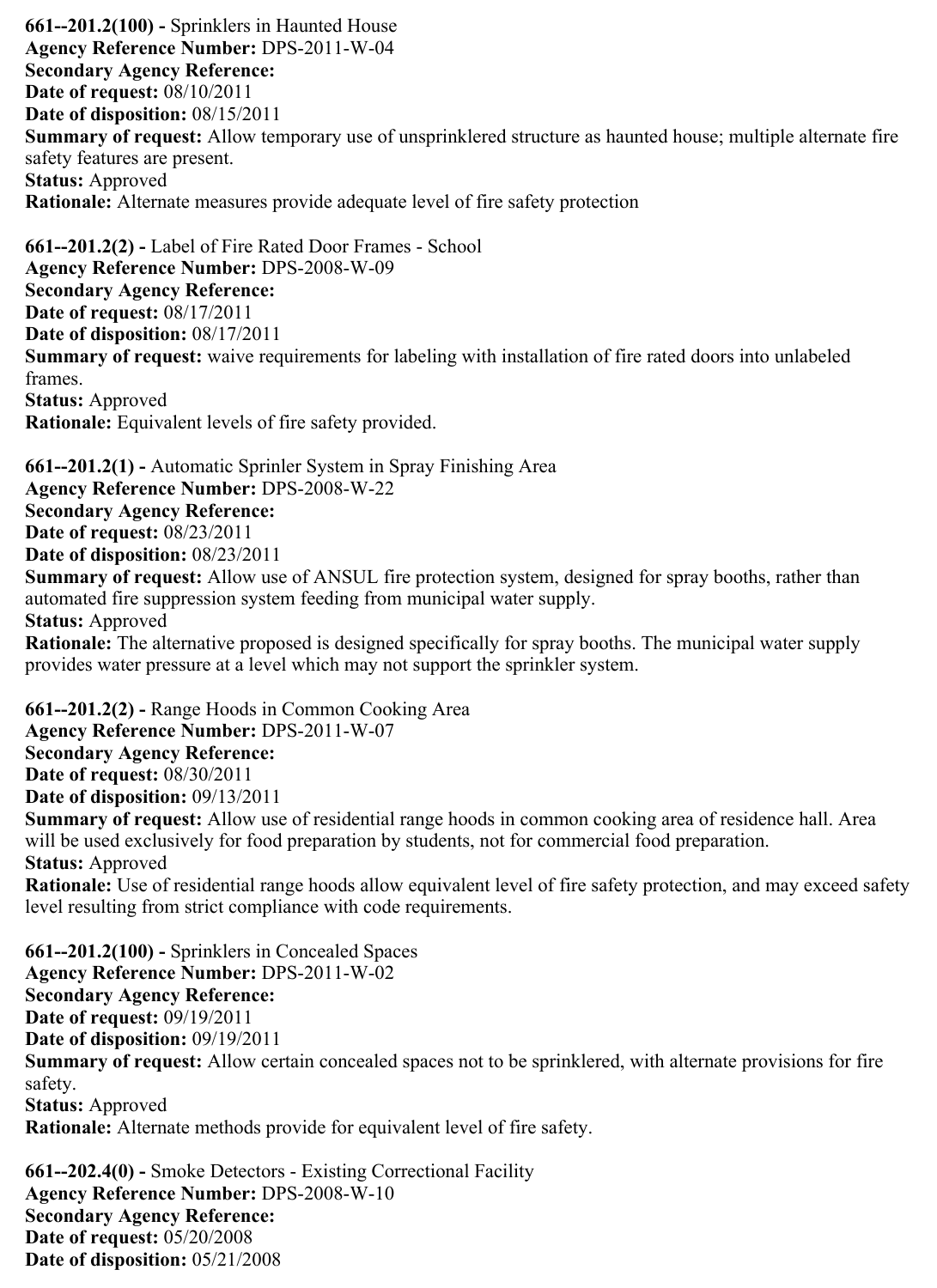Summary of request: Allow full sprinklering, which is already required, to substitute for provisions of certain smoke detectors.

Status: Approved

Rationale: Alternative meets new edition of relevant NFPA standard, which had not yet been adopted in Iowa. This provides equivalent level of fire safety to adherence to code requirement.

661--202.4(100) - Fire Detection and Suppression Systems - Existing Jails Agency Reference Number: DPS-2008-W-11 Secondary Agency Reference: Date of request: 06/18/2008 Date of disposition: 06/23/2008 Summary of request: Allow jail to with automatic fire detection and suppression systems. Status: Denied Rationale: Equivalent level of public safety is not achieved.

661--202.4(100) - Automatic Sprinkler System in Existing Jail Agency Reference Number: DPS-2008-W-21 Secondary Agency Reference: Date of request: 11/03/2008 Date of disposition: 02/03/2009 Summary of request: Delay installation of automatic sprinkler system in jail until funds are available. Status: Approved Rationale: Approval conditioned upon installation of complete automatic fire detection and alarm system, providing equivalent level of fire safety.

661--202.4(100) - Sprinklers in Jail Agency Reference Number: DPS-2009-W-10 Secondary Agency Reference: Date of request: 08/31/2009 Date of disposition: 09/28/2009 Summary of request: Waive requirements for sprinkler in existing county jail facility. Status: Approved Rationale: Jail is installing fully compliant fire alarm system and is monitored with full video and audio surveillance system 24/7.

661--202.4(100) - Sprinklers in Jail Agency Reference Number: DPS-2009-W-13 Secondary Agency Reference: Date of request: 09/18/2009 Date of disposition: 11/02/2009 Summary of request: Allow continuing use of unsprinklered jail facility until new jail is constructed. Status: Approved Rationale: Temporary approval of continuing use of old, unsprinklered facility allowed until new facility is constructed; after December 31, 2010, sprinklering of existing facility is required for its continuing use. Adequate safety is maintained for limited period of continuing use.

661--202.4(100) - Sprinklers in Jail Agency Reference Number: DPS-2009-W-16 Secondary Agency Reference: Date of request: 10/23/2009 Date of disposition: 02/09/2010 Summary of request: Allow continued use of jail without sprinklers until city installs water main capable of supplying planned sprinkler system. Status: Approved **Rationale:** Temporary waiver grants for five months to allow for installation of required water supply. Provisions for notification and response to fires provides adequate levels of safety for temporary period.